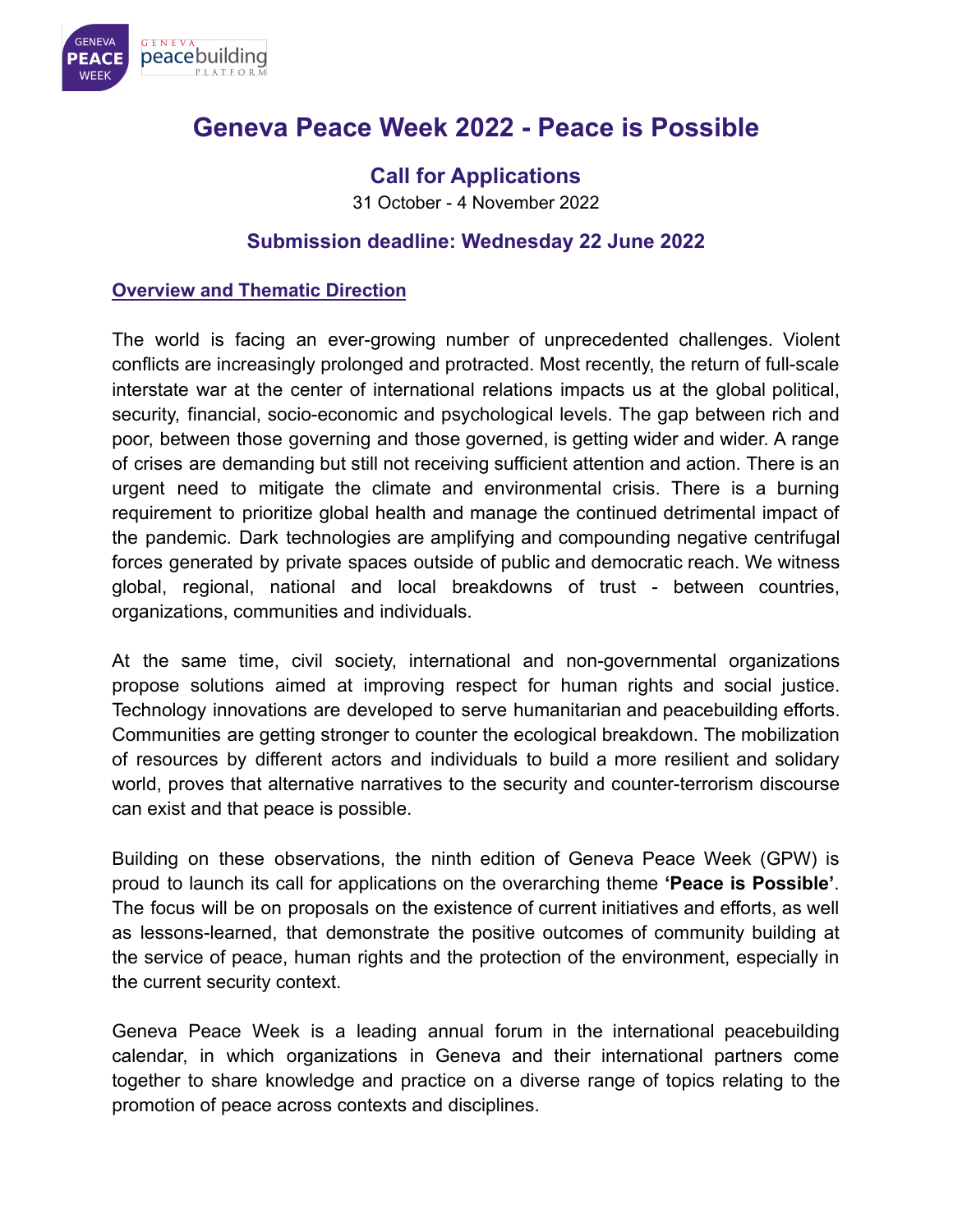Geneva Peace Week 2022 will take place both **in-person and also online**. GPW will seek to create an increased number of spaces for physical, in-person meetings for professionals who are able to attend in Geneva (up to 15 sessions). Meanwhile, recognizing that GPW has reached new audiences, the forum will also prioritize the participation of attendees who are based in cities outside of Geneva (over 70% of participants in 2021). **Please read through this guidance note carefully to learn more about the thematic tracks for GPW22, the different ways in which organizations can participate, the application criteria, and how to apply.**

Geneva Peace Week is a flagship initiative of the Geneva Peacebuilding Platform in collaboration with the Graduate Institute of International and Development Studies, the United Nations Office at Geneva (UNOG), and the Platform's five partners – the Graduate Institute's Centre on Conflict, Development and Peacebuilding (CCDP); the Geneva Centre for Security Sector Governance (DCAF); the Geneva Centre for Security Policy (GCSP); Interpeace; and the Quaker United Nations Office, Geneva (QUNO). Geneva Peace Week is also supported by Switzerland.

#### **Thematic Tracks**

Geneva Peace Week 2022 will continue to build upon the thematic discussions that emerged in 2021, while creating spaces for contextualizing and discussing recent local and geopolitical developments, and how they impact the work of those working towards a more peaceful and just society globally. The thematic tracks for GPW22 have been developed and adjusted to build upon discussions from 2021, and to take them a step further. **The thematic tracks for GPW22 are:**

- 1. Confronting inequalities and advancing inclusion, peace, and SDG16
- 2. Moving beyond securitization: Risk management and new horizons for peacebuilding
- 3. The Power and Limits of Innovation in Peacebuilding
- 4. Containing the fallout: environmental challenges and opportunities for peace in a new age of insecurity

To view detailed descriptions of each thematic track, visit [www.genevapeaceweek.ch](http://www.genevapeaceweek.ch)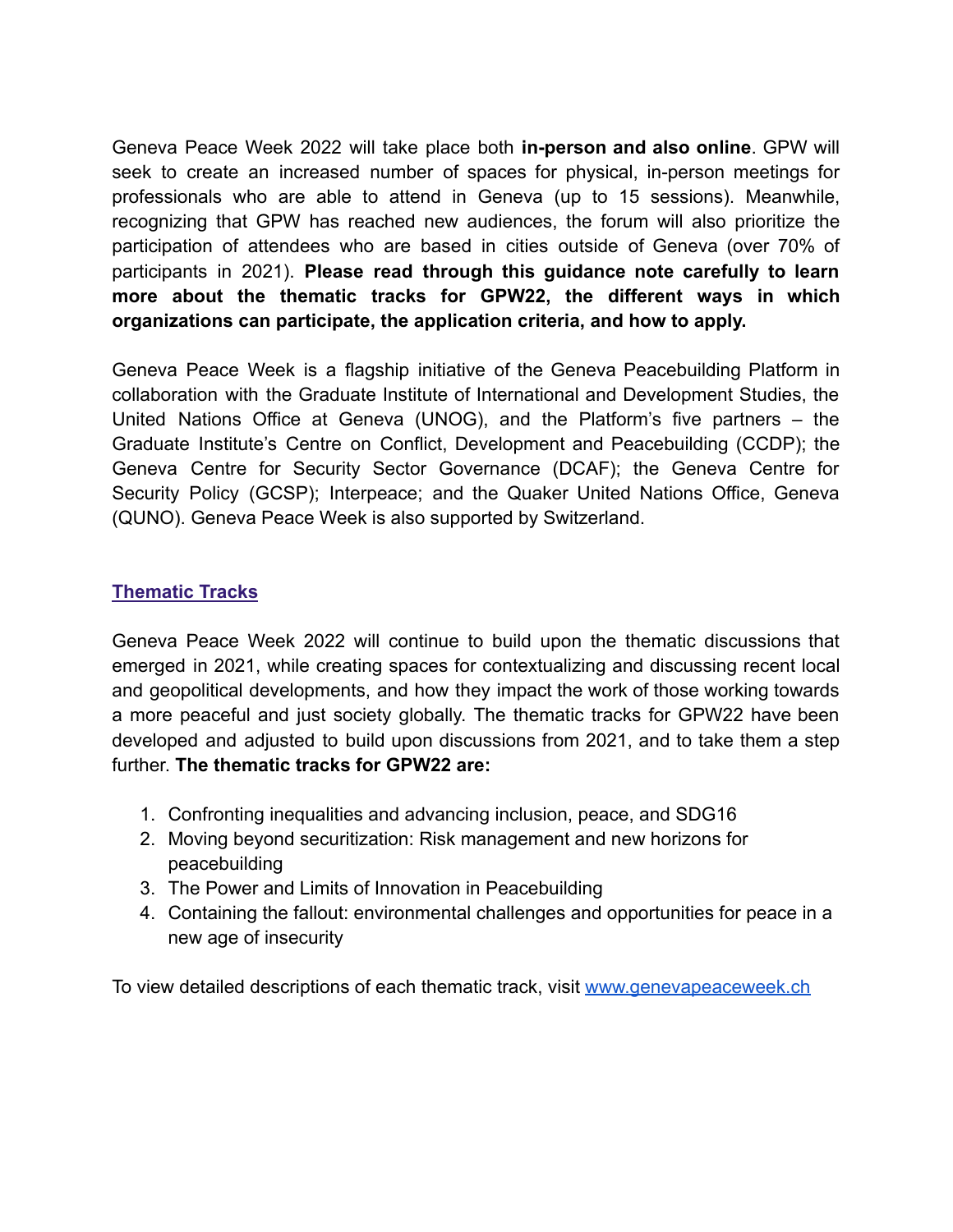#### **Submission Formats: Workshops & Digital Series**

As every year, Geneva Peace Week 2022 will aim to enhance the quality of the programme and experience for peacebuilding practitioners, and to also maintain an inclusive space for dialogue on cross-cutting issues on peace. In 2022, there will be an opportunity to participate as an organizer of a Workshop or a Digital Series production. The Selection Committee will accept the highest quality of applications for approximately 25 workshops (up to 15 in-person), and 25 contributions to the adapted Digital Series. The thematic tracks will be the same for both Workshops and for the Digital Series. **Please read below carefully for more information on these formats.**

#### **1. Workshops (Online and In-person)**

- **Workshop Description:** These 90 minute sessions will take place online and in-person. They should be practitioner-led and facilitated with a high degree of interactivity, aimed at offering participants the opportunity to exchange and share knowledge, good practice, and peacebuilding skills to apply in their daily work. Information can be presented by speakers, however it is encouraged that input from speakers be no more than 50% of the session time (and preferably less). Selections will prioritize the most innovative and interactive workshops.
- **The application forms will be completed in a way that ensures that every workshop submission is online-ready**, but with the extra opportunity to indicate a) whether the organizer would be interested in running the workshop in person, b) why the workshop would be suitable for an in-person format and c) whether the organizer is able to take responsibility for ensuring that all speakers are available and present in Geneva. Only up to 15 in-person events will take place at GPW. This will be decided on a case-by-case basis with no guarantee**.**
- **2. Digital Series** *(View [Digital Series guidance note](https://www.gpplatform.ch/sites/default/files/Digital%20Series%20Guidance%20Note%20%28GPW22%29.pdf) for a full breakdown).*
- **Digital Series Description:** This will feature contributions in which organizers develop their peacebuilding expertise, research, and stories into short, educational and digital formats (videos, podcasts, and other media). An adaptation for the 2022 Digital Series will be that it will place a focus on concise (but still in-depth) information-sharing, with the goal of educating online audiences on peacebuilding topics related to GPW22. This content will be released to the public ahead of Geneva Peace Week (approximately 2-4 weeks in advance).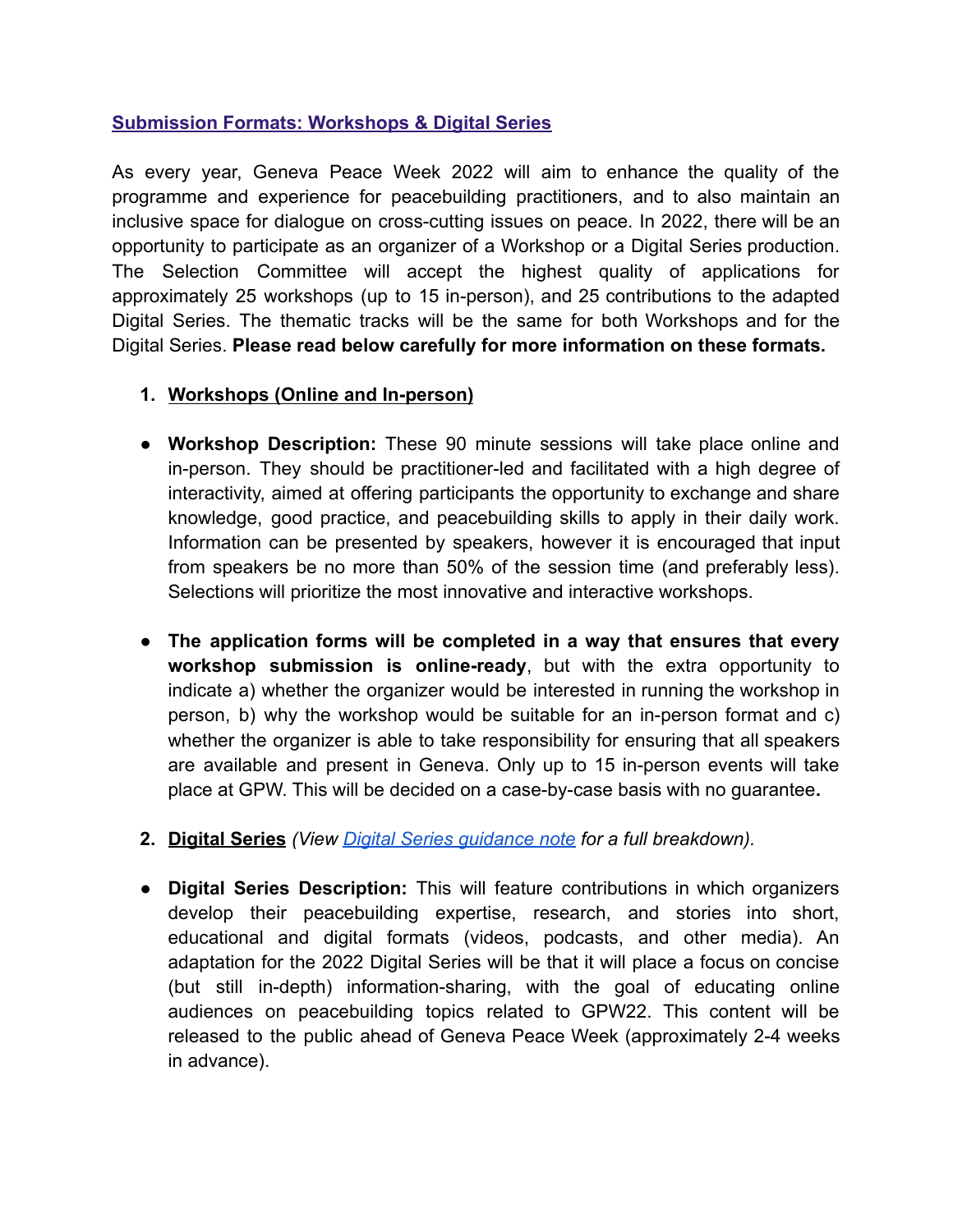- In 2022, the digital series contributions will be 15 minutes long maximum, and recorded panel discussions will no longer be included. The only Digital Series format that will have the possibility to be longer will be the documentary format (60 minutes).
- The Digital Series will be broadcasted on the GPW website and major streaming platforms (including YouTube and Spotify etc.) The Digital Series offers an opportunity for contributions to the frontline work of peace to continue beyond Geneva Peace Week, across geographical, cultural and temporal borders.

## **Application Criteria**

## **1. Substantive Criteria**

#### **For both types of formats the following criteria apply. All of these criteria are mandatory and will be valued highly within the selection process:**

- Peacebuilding aims and objectives of the session are clear.
- The session clearly focuses on one main GPW22 thematic track.
- There is a Geneva-connection: Geneva Peace Week is grounded in Geneva itself.
- Organizers must articulate "why the event is connected to Geneva." (such as: Speak to a Geneva-based process; include speaker/actor from Geneva; be a Geneva- based actor; be about the Geneva 'ecosystem').
- The session includes strong thematic curation and substantive moderation
- The event is Non-Promotional: Applicants are reminded that Geneva Peace Week is not a political platform, and sessions are not allowed to serve the exclusive promotion of a specific organization. UNOG, the Graduate Institute, and the Geneva Peacebuilding Platform, as well as its five partner organizations, do not endorse any particular session or speaker during Geneva Peace Week.

## **2. Participation/Organization Criteria**

## **For both types of formats the following criteria apply. All of these criteria are mandatory and will be valued highly within the selection process:**

• Collaboration: In the GPW spirit of collaboration and participation, each session must be organized by at least two different institutional actors. Applicants are reminded that Geneva Peace Week is an inclusive initiative that welcomes a full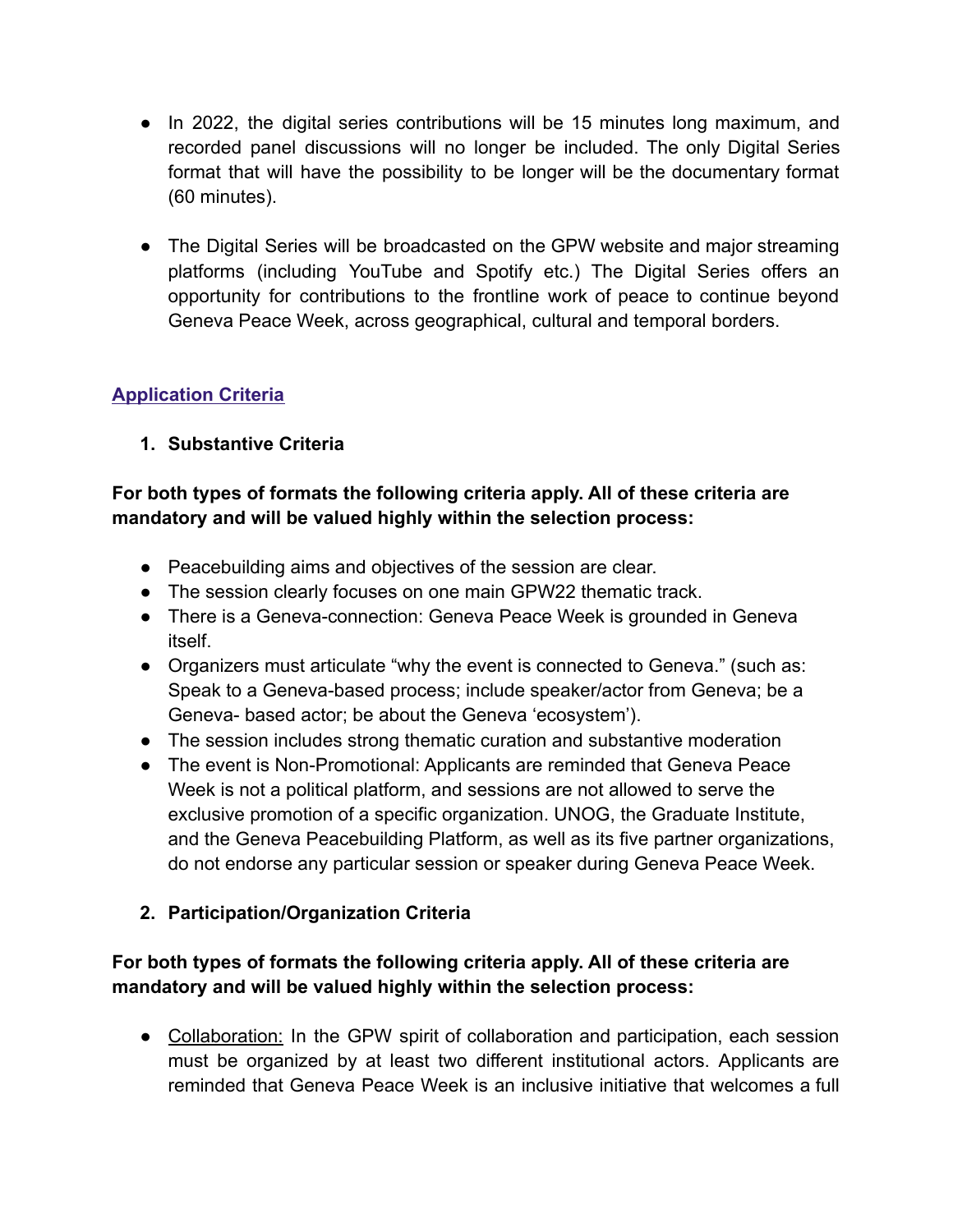spectrum of views and experiences on preventing and resolving violent conflict and building peace.

- Focus: Events will have one main organizer and one or more co-organizers. Institutions are allowed to make one application as a main organizer of Workshop or the Digital Series. We encourage institutions to invest strongly in the quality of their chosen session; we will not accept multiple sessions with the same institution as the main organizer.
- Responsibility: Organizers accept responsibility for all aspects of their session or digital series, including travel assistance or visa support for speakers or facilitators in case live events take place in person, and any interpretation costs. Communication and promotion of live sessions and the digital series is the responsibility of organizers, in accordance with the Geneva Peace Week communications guidelines.

## **3. Workshop and Digital Series Criteria**

For both formats, the following criteria will also be valued. While every submission does not need to contain all of these criteria, below are some additional assets and criteria that GPW wishes to promote:

- Amplification of the voices of local level actors, women and youth (e.g. included as speakers or facilitators)
- Involvement of non-traditional peacebuilding actors from the design of the concept through the conclusion of the event (governments, security, business actors, etc.)
- Knowledge, experiences and evidence will be shared in a manner open to a range of audiences (not only experts)
- The proposed submission showcases and promotes the forging new partnerships and collaborative efforts (e.g. breaking of silos and bringing together of various sectors)
- The proposed submission offers personal tools for peacebuilders on an individual level
- Linguistic Diversity: We encourage events in languages other than English, noting that interpretation costs must be covered by the organizing institution.

Furthermore, for the Workshops the criteria will be:

- The level of meaningful and effective interaction
- The innovative design of the event

For the Digital Series the criteria will be: